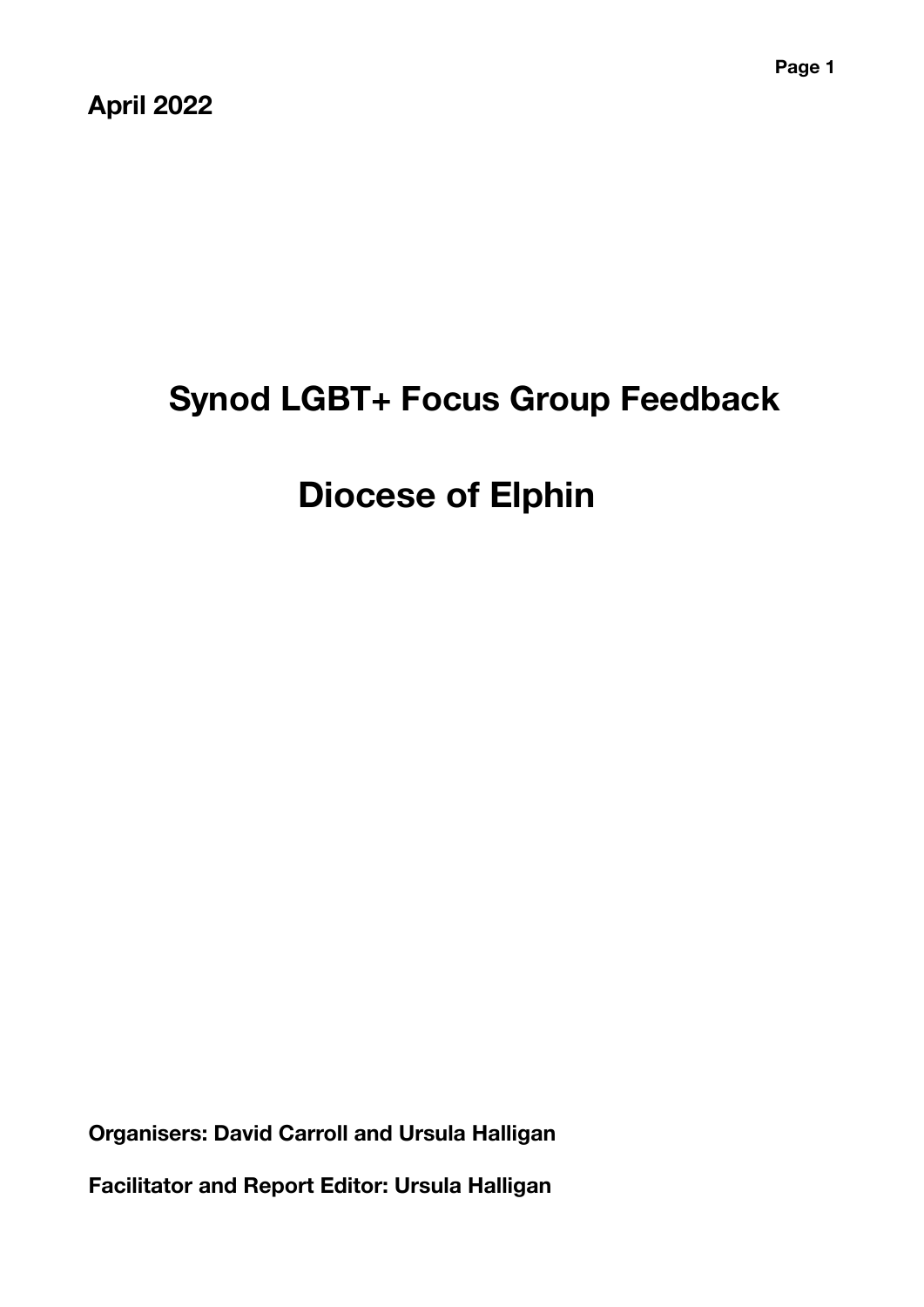### **Table of Contents:**

| Introduction.                                                               | 3.  |
|-----------------------------------------------------------------------------|-----|
| <b>Key Themes.</b>                                                          | 4.  |
| Theme 1. Damage caused to LGBT+ people by the Catholic Church.              | 4.  |
| • Synthesis of Theme 1.                                                     | 6.  |
| Theme 2. Rejection and hurt caused to LGBT+ people of faith by the          |     |
| institutional Catholic Church.                                              | 8.  |
| • Synthesis of Theme 2.                                                     | 10. |
| Theme 3. Hypocrisy of the institutional Catholic Church on LGBT+<br>issues: | 14. |
| • Synthesis of Theme 3.                                                     | 14. |
| Proposals for Change in the Church.                                         | 16. |
| Appendix.                                                                   | 19. |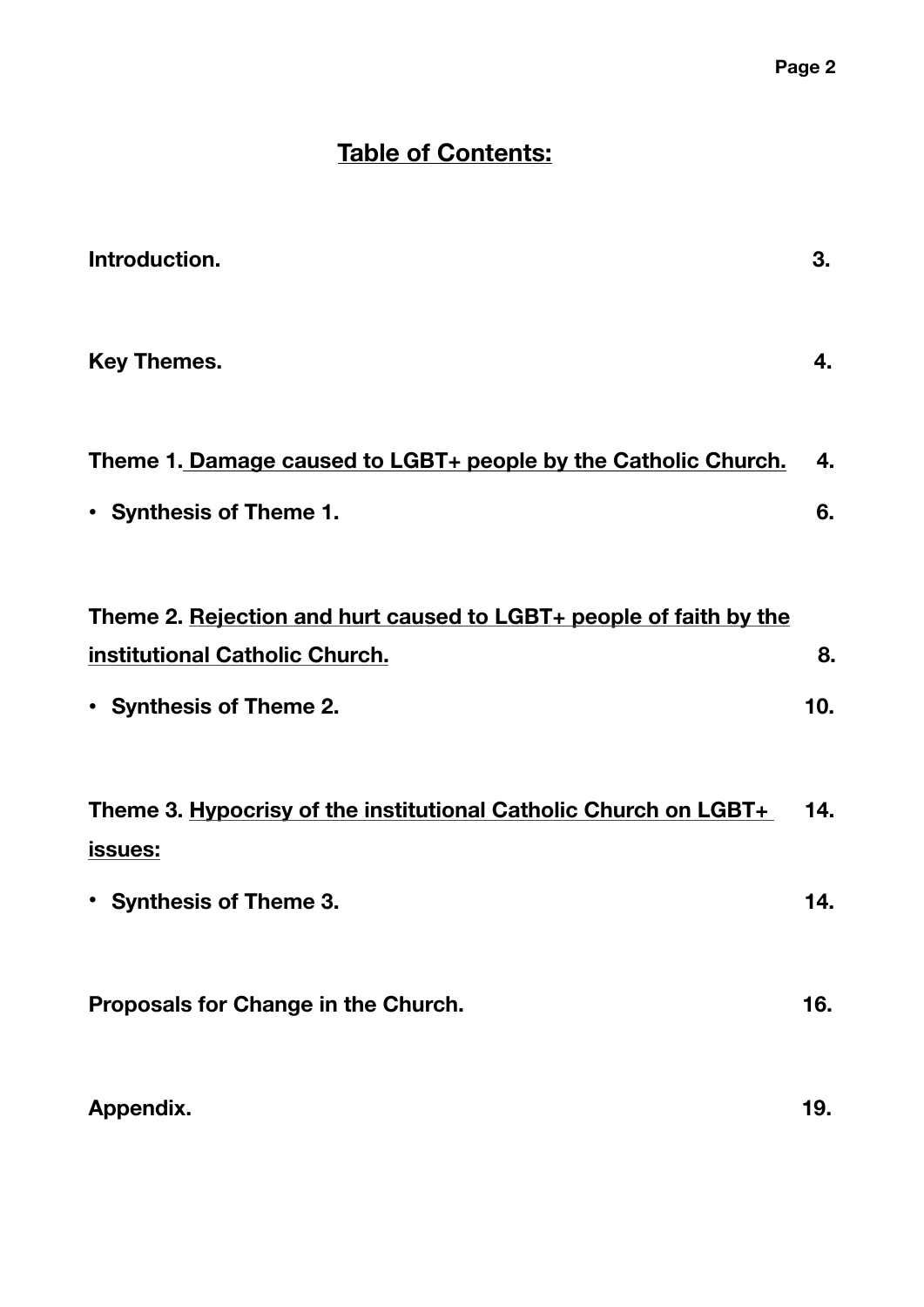#### **Introduction:**

On Saturday 9th April, at the invitation of Bishop Kevin Doran, a group of 10 people who identify as LGBT+ met in the Bush Hotel, Carrick-on-Shannon, to contribute to the synodal process.

The ten comprised of four women and six men, all of whom either live in the Diocese of Elphin or have some connection with it.

The focus group began at 10.30am and concluded at 4.30pm. It considered three questions.

**Q 1. What is your personal experience of the Catholic Church and to what extent has it been nourishing and life-giving?** 

**Q 2. Christian community needs to be both a place of listening to God's word and a place where people feel heard. Has this been your experience? Have you felt heard and respected by the Catholic Church?** 

**Q 3. What changes in the church do you think are needed to make it a place where LGBTI+ Catholics can feel safe, respected and able to flourish as human persons in the world?** 

All the participants drew upon their lived experience of the Catholic Church and spoke graciously and with courage in response to the questions posed. There were moments of profound insight as well as tears, anger and laughter.

A synthesis of the feedback received along with a representative selection of direct quotations giving prominence to, and allowing the voices of the participants be heard, is included in this report.

The consistency of the responses that emerged was striking and from an early stage a number of key themes became clear.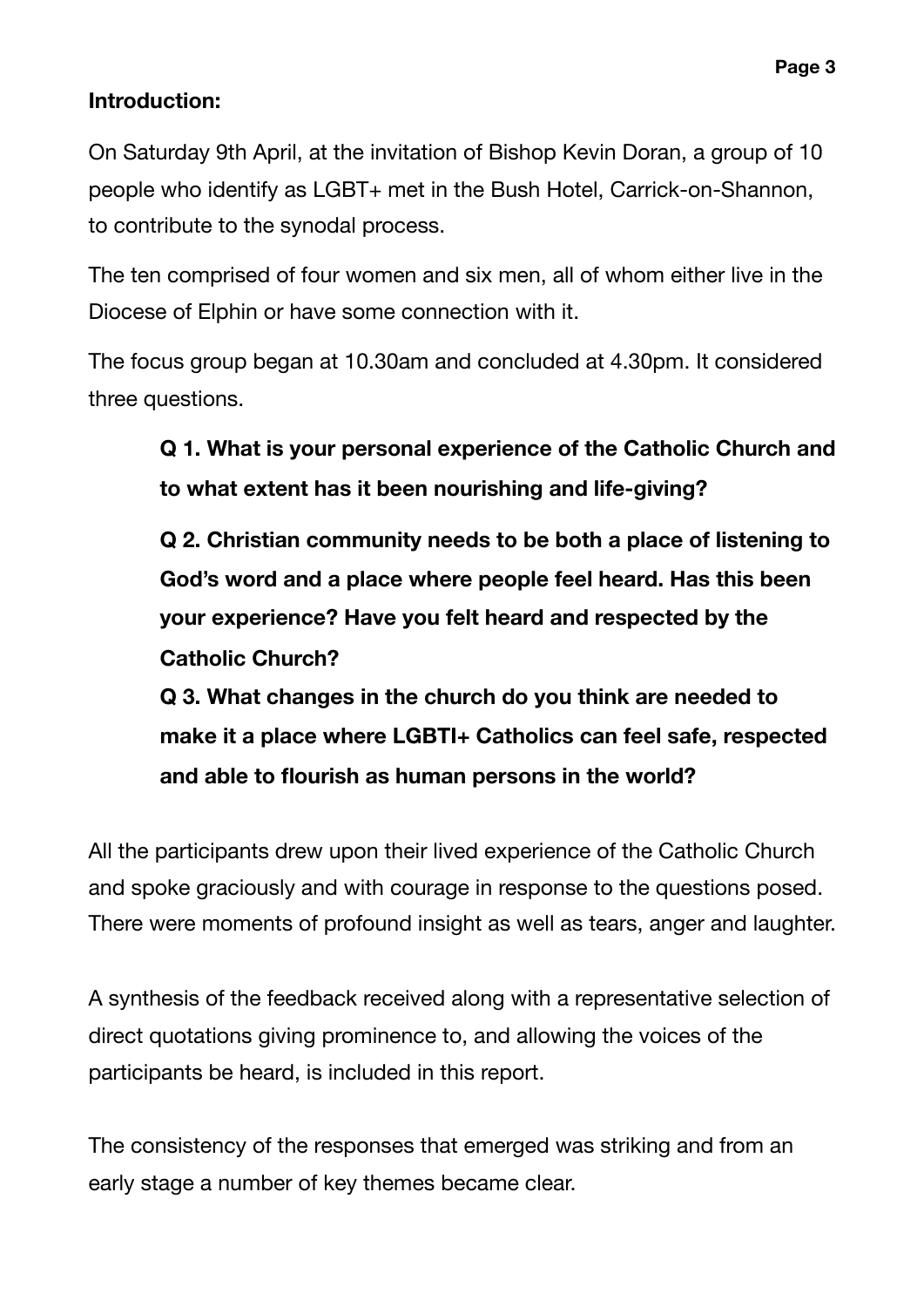### **Key Themes:**

- **1. Damage caused by the institutional Catholic Church to LGBT+ people (becoming obvious in adolescence).**
- **2. Rejection and hurt caused to LGBT+ people of faith by the institutional Catholic Church.**
- **3. Hypocrisy of the institutional Catholic Church on LGBT+ issues.**

*"I was listening to the testimonies of others, from different backgrounds and age groups but I was also hearing within them my own story being replayed repeatedly. We all have the same story!" - Focus Group Participant.* 

### **Theme 1.**

# **Damage caused by the Institutional Catholic Church to LGBT+ people.**

#### Quotes from testimonies of Focus Group Participants:

- *- I've seen a lot of people in my 57 years whose mental health has been badly damaged by the church. These are people who are not in the room today because they would not be able for this conversation.*
- *- "I don't associate the words "nourishing and life-giving" with the Catholic Church."*
- *- "I have known in my lifetime a lot of gay people who have lost their lives because of the church."*
- *- "They have enabled people to justify treating gay people badly…I know of suicides of young men because they were gay…The Catholic Church has to accept responsibility for that."*
- *- " My parents were brain-washed by Catholicism and I regret that this has damaged my relationship with them. I am not as close as I would like to be with my parents. When I go home now it reminds me of that homophobic world and I don't want to expose myself to insults or hurts. It makes me angry."*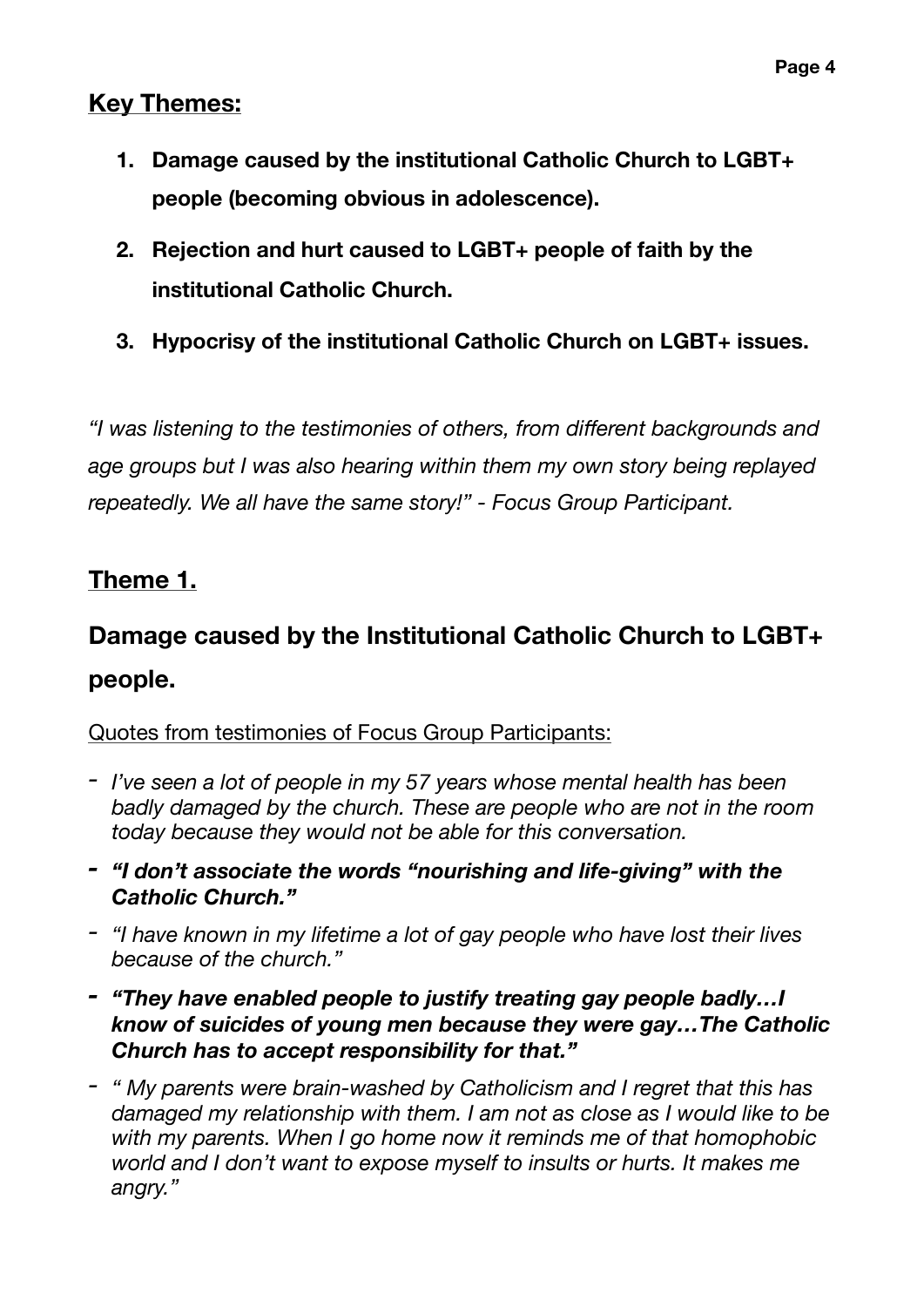- *- "The damage is at all levels, not only the high rate of suicide and selfharm among LGBT+ people but the damage done to our relationships and the missed opportunities".*
- *- "I went on to have an experience that was loving yet the Catholic Church made me feel ashamed of it. I was lucky to meet my partner and we've been together for 30 years now."*
- *- "My parents were worried about me attending this meeting for fear it might not guarantee total anonymity".*
- *- "The Catholic Church has caused huge damage to my flourishing as a person"*
- *- "I don't know of any other significant organisation or institution in Ireland that promotes homophobia to the extent the Catholic Church does."*
- *- "The Gospel message is that 'we may have life and life to the full' but the church has thwarted that message for gay people."*
- *- "The church rarely directly condemns gay people these days but by preaching that being gay is wrong it indirectly creates an atmosphere where physical, psychological and emotional abuse of gay people is tolerated and even encouraged. And that is dangerous."*
- *- "I came to see myself as different from the Catholic Church right or wrong and then one day I realised that I was "right" and the Catholic Church "wrong" and I totally rejected the Catholic Church after that. In fact, the "gay-er"I became the more distance I had to make between me and the church if I was to stay alive."*
- *- How could I be both homosexual and homophobic? While this may require a much more complex answer and one that will need more self-reflection, I do feel that it comes down to the church.*
- *- "Most of us who have made it here today are healthy and well but actually there are lots of others (LGBT+) who haven't made it quite so well. We are the privileged ones."*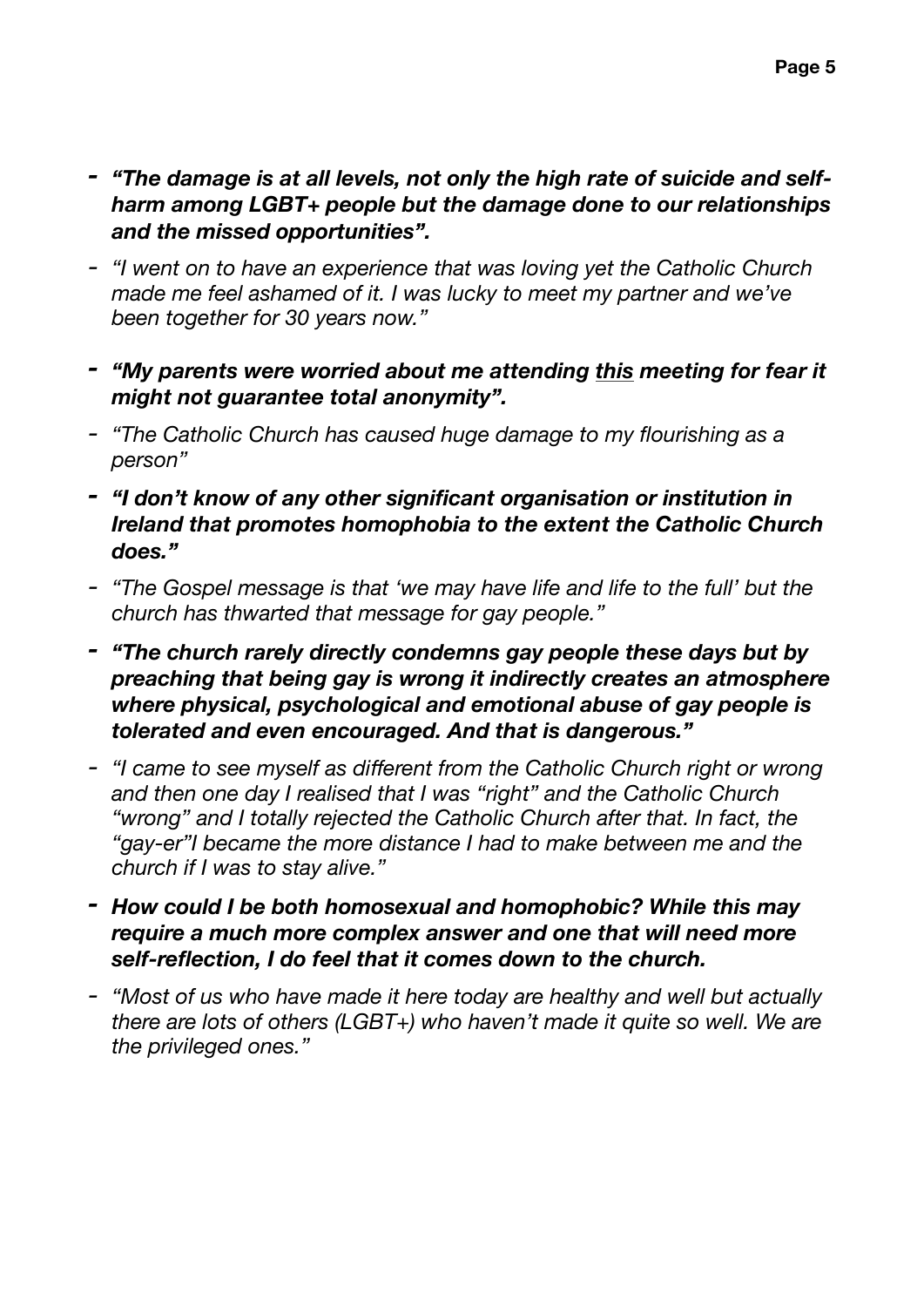### **Synthesis of Theme 1:**

The damage done to LGBT+ people by the Catholic Church was the first theme to be unanimously identified by the group.

A number of participants described how the teachings of the Catholic Church on homosexuality led them to internalise homophobia during their adolescent years and to hate themselves. Others described how they learned from an early age to "split" themselves off from their sexuality and relate inauthentically with others. Many felt forced to hide their sexuality and lead secret lives. Some knew gay people who had ended their own lives. Unlearning this internalised homophobia was a long process and stole years of loving relationships from their lives. It was damaging emotionally, spiritually and mentally and had robbed them of life, love, and happiness.

Others acknowledged that the Catholic Church had been an important contributor to the development of their sense of morality ("a strong Christian moral compass") for which they are grateful. When using the word "church" however they differentiated between the Christian community they grew up in (i.e. neighbours, teachers, local people) and the institutional church which appeared distant and separate to them.

*"From an early age I learned that there were two churches operating in the world. There was a church that was full of compassion and love and then there was a "bureaucratic" church."* 

As children they said they experienced more love and nourishment from their Christian communities than from the institutional church.

All agreed that the Christian message to "love thy neighbour" is not the lived experience of gay people in their interaction with the institutional Catholic Church. They pointed to the words used in the Catholic Catechism regarding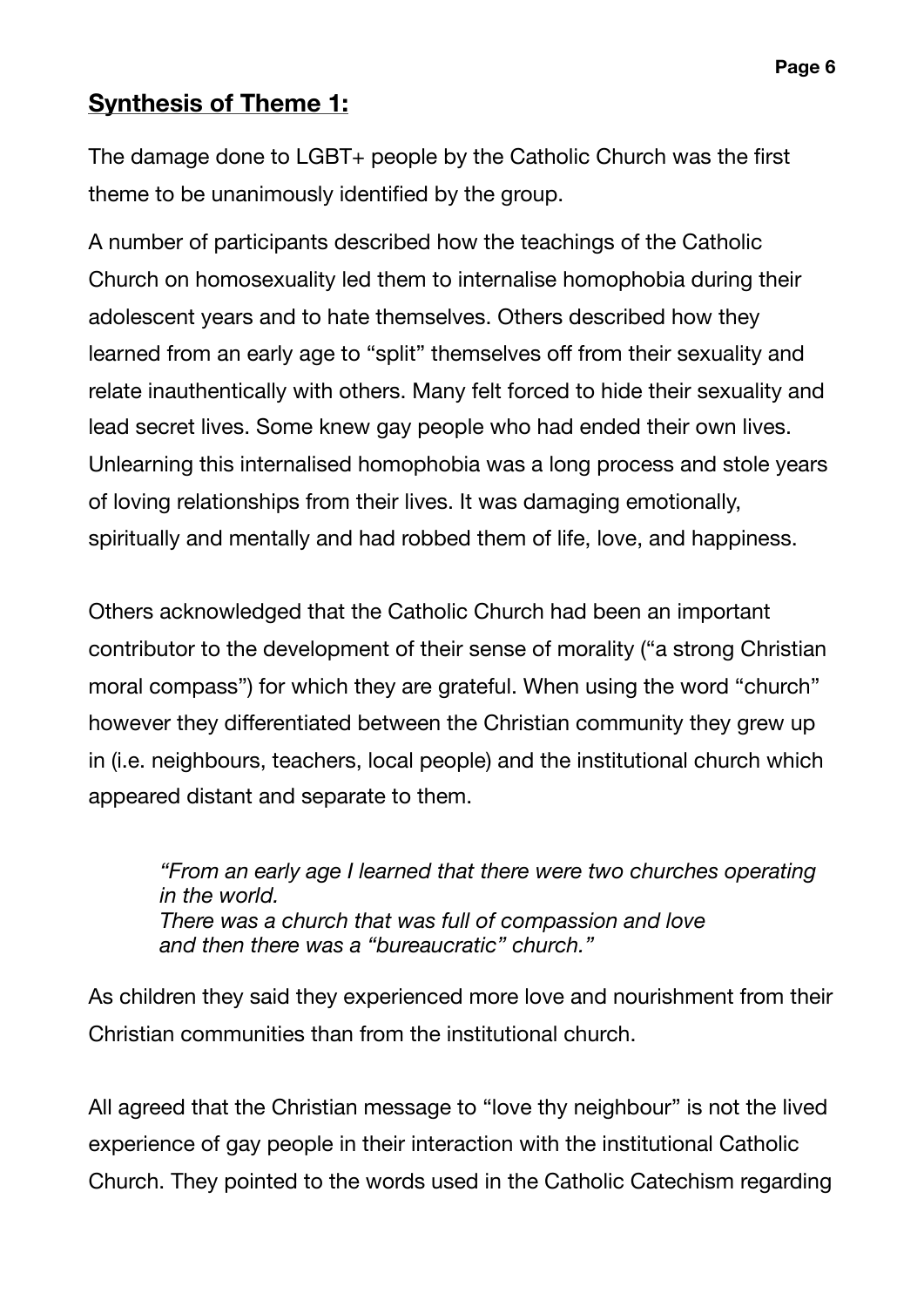LGBT+ people - "Intrinsically evil" and "disordered" - as words not of love but of exclusion, of branding someone as "the other".

One participant described how, in her late teenage years, she began to realise that the Catholic Church was not a welcoming place for certain people.

> "I realised that they didn't include everyone. I heard stories that some people who didn't conform or fit into society were "put-away". I learned that to be different or to stand out could be a bad thing, that something might happen to you. I began to see that some people in my community who didn't fit in were "other-ed".

The Catholic Church's influence on the parents of gay people and the dysfunction it created in the parent/child relationship (a dysfunction that is not present in the parent/straight child relationship) also resonated strongly with the group.

Many parents, the group heard, were embarrassed by what the Catholic Church and their neighbours would think about them having a gay child. This resulted in gay children being unable to introduce their partner/husband/wife to their parents and families, and enjoying a wholesome, engaged and fulfilling family life. In some cases it ruined relationships between gay children and their parents.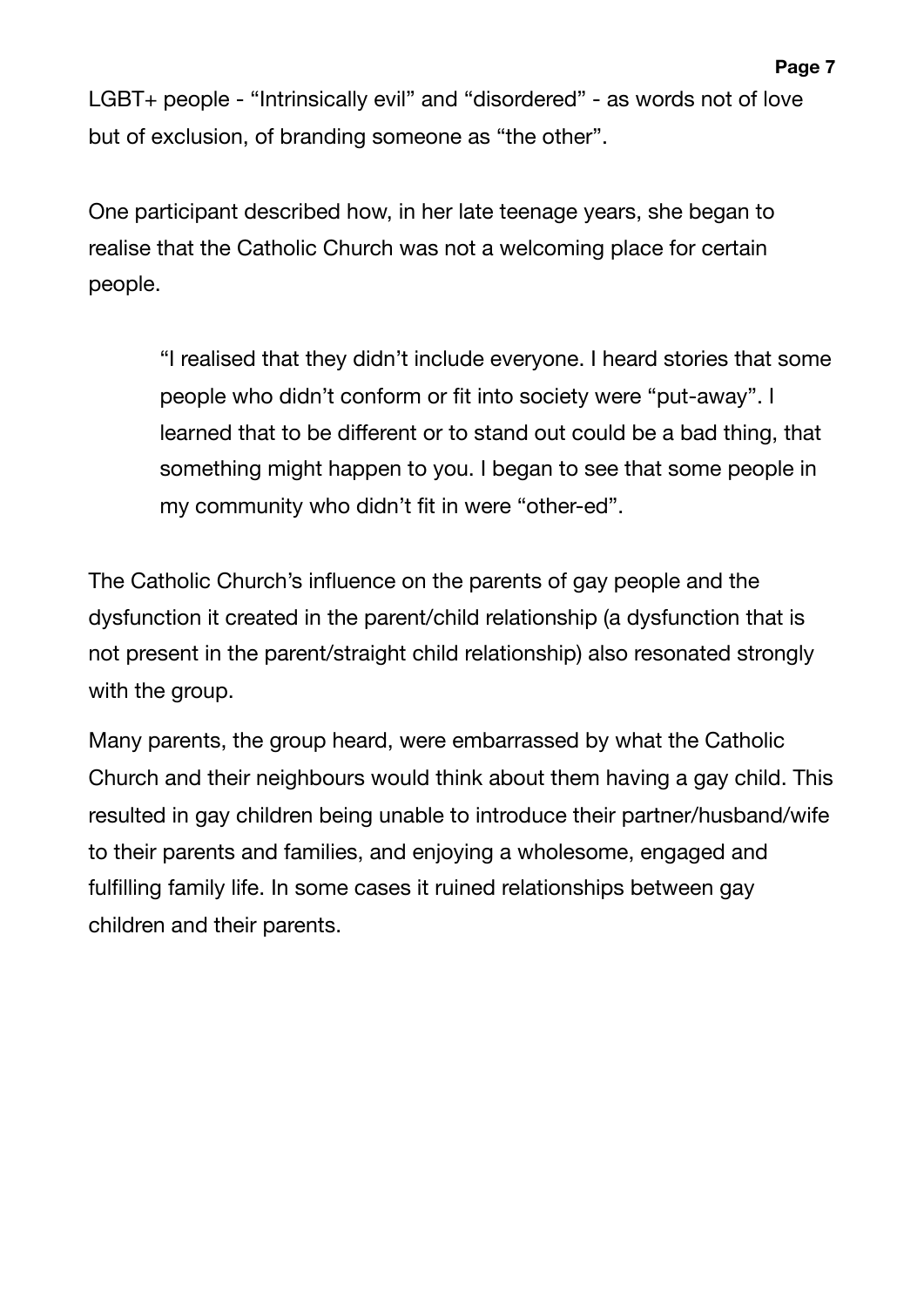## **Theme 2.**

## **Rejection and hurt caused to LGBT+ people of faith (who wish to be involved in their church) by the institutional Catholic Church.**

Quotes from testimonies of Focus Group Participants:

- *- "It's amazing. The level of faith in this room is unbelievable …and yet we're completely rejected".*
- **- "***I need to feel I belong but I know the church only views me with sympathy or toleration and that isn't good enough."*
- *- "As a teenager I used to love going to a church and just sitting there I felt peace, energy and love. It was an escape, a place to unwind, a place where I could come into myself. A place of refuge."*
- *"A lot of my friends were Eucharistic Ministers but I thought I couldn't be one because I was gay."*
- *- "The Catholic Church equipped me with a visualisation of what my Christian God is and gave me a language in which to communicate. My connection to God and the depth of my belief is of my own making. I have to find a new way of talking to God; he no longer exists within the church walls."*
- **-** *"Right now I am planning my wedding and I feel angry because for the first time I am confronted with the split (i.e. separating my sexuality from the practise of my faith). I have to face it whereas in the past I could just float and ignore it.*

 *I have to face it now because the bureaucratic side of the church says we can't get married in a Catholic church. I was able to get all the other sacraments but not the grace of marriage. The key thing that wrenches at my heart is that I always saw the church as a sacred place, a place of refuge where I felt close to God and yet for one of the most important days of my life I am not allowed celebrate my love in such a place."* 

*- "My mother was inconsolable when I told her I was gay. "What would the neighbours think?" I felt uncomfortable with the church at this time because of its attitude to LGBT+ people. Then, when my parents died*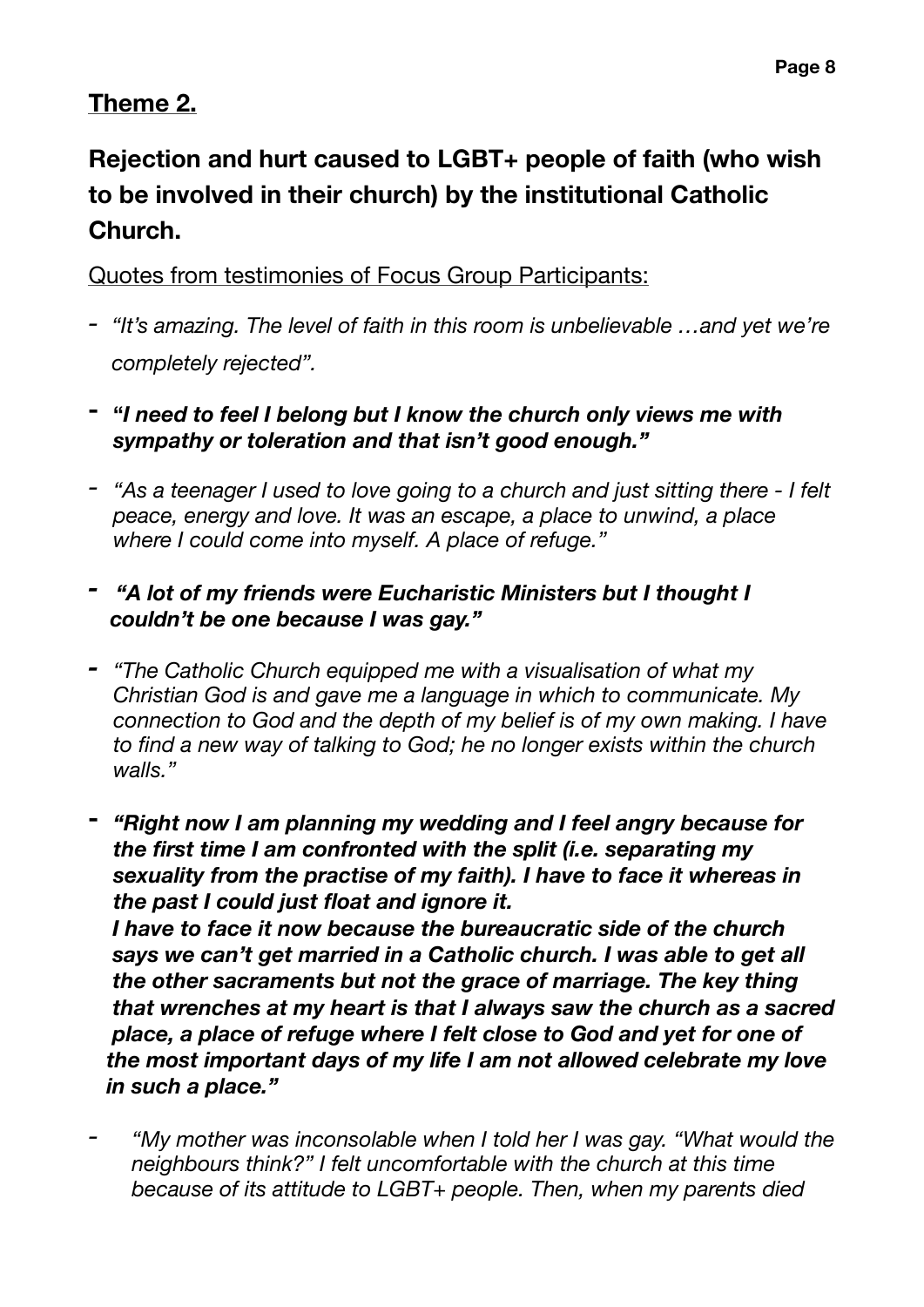*the church (and by that I mean the wider community but also the priests too) were incredibly supportive and I felt nourished by my relationship with it."* 

#### *- "On the census form I put in "Christian". I couldn't tick the Roman Catholic box."*

- "I'd have loved to have a blessing (for our wedding). I used to live in the *hope that maybe for our 10th anniversary things might be different and we could have a blessing. I would have loved to have asked our family friend (a priest) to bless our union - after all he celebrated all of my siblings weddings.*  It was a simple thing to ask but the rejection would be too crushing. And it *left me mad, sad and disgusted.* 

#### *- I paused over the question on the census form about religion and in the end I put down "Roman Catholic" even though I don't practise and and I don't go to church (I might go if there was a funeral of someone I knew). I didn't want to put down "no religion" because my language of faith has been hugely informed by church theology*

*- "I was terrified of homosexuality - no way was I going to be "one of those people" …I actually entered a seminary. It took me two years to realise I was running away from myself and then…I fell in love. In the depths of my being I just knew that this love could not be wrong. I remember one night lying on the floor of the oratory crying as I realised I was in the wrong place. I also realised there was no compassion in that place. Jesus would have showed more compassion."* 

#### *"We may not have grown up believing ourselves to be beautiful but we are children of God, made in the image of God just like anyone else".*

- *- "After attending the funeral of a good friend it made me question what would happen when I died? I wanted the ceremony, the prayers and the ritual. I wondered how my partner would be represented (at the funeral) and would our union be acknowledged?"*
- *- "One of the least nourishing moments of Catholicism for me was when Bishop Kevin Doran directed his flock to vote No to Marriage Equality in the 2015 referendum. It still leaves a bad taste in my month and it was certainly not nourishing…I find it deeply ironic that this meeting has been called by a man who caused so much hurt to us."*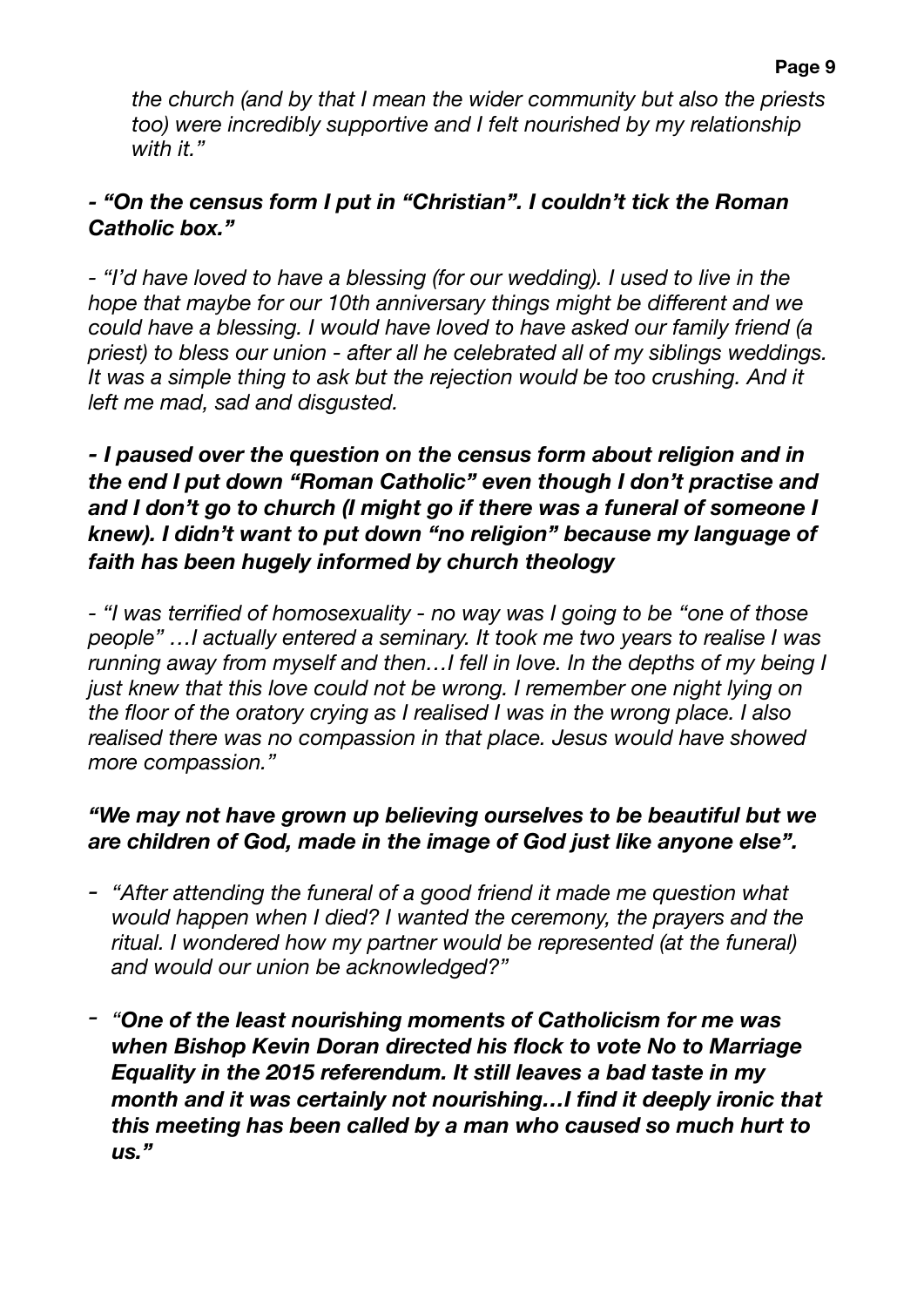### **Synthesis of Theme 2:**

The group noted that some of the deepest expressions of hurt and rejection came from participants who described themselves as 'people of faith' and identified as Roman Catholic.

Four of the ten participants described themselves as Roman Catholic; three as 'Christian'; one as 'Atheist'; one as 'Spiritual' and one as 'No Religion'. A majority of the participants did not identify as Roman Catholic and most wished to have nothing to do with the institutional Catholic Church. Their motivation for participating in the focus group was to affect change in the global church and by doing so improve the lives of all LGBT+ people around the world[.1](#page-9-0)

<span id="page-9-1"></span>However, it was clear that the participants who identified as Roman Catholic felt excluded from their church at important moments of their lives and that this was a great source of pain for them. They wanted to be fully involved in their church communities and not as second class Catholics.

One couple spoke movingly about the heartbreak they felt when they were told they could not marry in a Catholic Church. They are both men of deep faith who regard the church "as family". Despite reaching out to priests in several parishes and even to clergy in Protestant churches, the answer they received each time was 'No'. Then, their family and friends rallied around and helped them to find a church (deconsecrated) and a (former) priest to officiate at their wedding. In that act of love, generosity and solidarity the couple realised that they, their friends, family and neighbours also constituted the 'church' in a very real way.

<span id="page-9-0"></span><sup>&</sup>lt;sup>[1](#page-9-1)</sup> "While all the baptised are specifically called to take part in the Synodal Process, no one - no *matter their religious affiliation - should be excluded from sharing their perspective and experiences, insofar as they want to help the Church on this synodal journey of seeing what is good and true. This is especially true of those who are most vulnerable or marginalised." Vademecum 2:1 (Official Handbook for the Synodal Process)*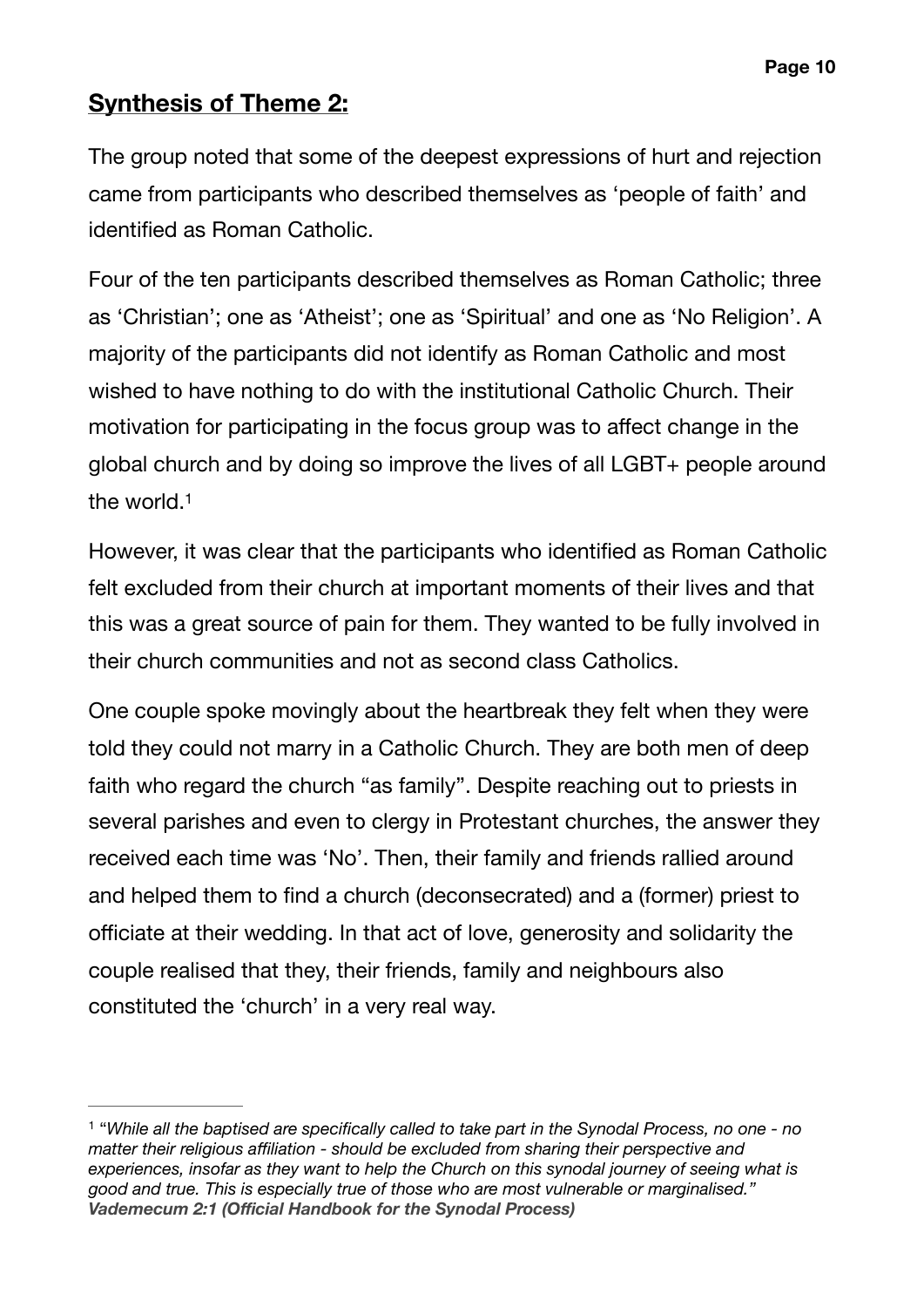Nevertheless, the experience with the hierarchical church was a deeply painful one for the couple as one of them revealed:

> *"It is the first time in my life I have felt physically hurt by the Church. And when I say physically I do mean that; for there is a deep hurt within my heart, feeling excluded by the hierarchy, the bishops and the priests. A deep hurt to be told that the place where I have always felt closest to God, the place where I have always gone to for refuge, is being denied.*

*Yet despite these negative feelings and deep felt hurt and exclusion I still continue to seek out the quiet space of Church and pray for Jesus's teachings of love and compassion to find their way into the mind and heart of the 'institutional Church'.* 

The man's partner said he hoped the report from this focus group would highlight their case and bring it to the attention of the Bishop of Rome because he wanted the opportunity to directly ask Pope Francis **before their marriage on the 25th June, 2022**: "How can you say this is right? How can you say this is God's will?"

Faith was also important for those who were baptised Catholics but now identify as "Christian" as one participant noted, quoting **John 3:8** *"The wind blows where it wishes…"* By this she meant that the Catholic Church does not have a monopoly on, or control over, the Spirit of God. Several in this category (i.e Christians) also expressed sadness that they could not have married in a church.

In response to **Question 2** (asking if participants felt heard and respected by the Catholic Church) the answer was a unanimous 'No" on both counts.

Members in the group offered two pieces of evidence to explain why.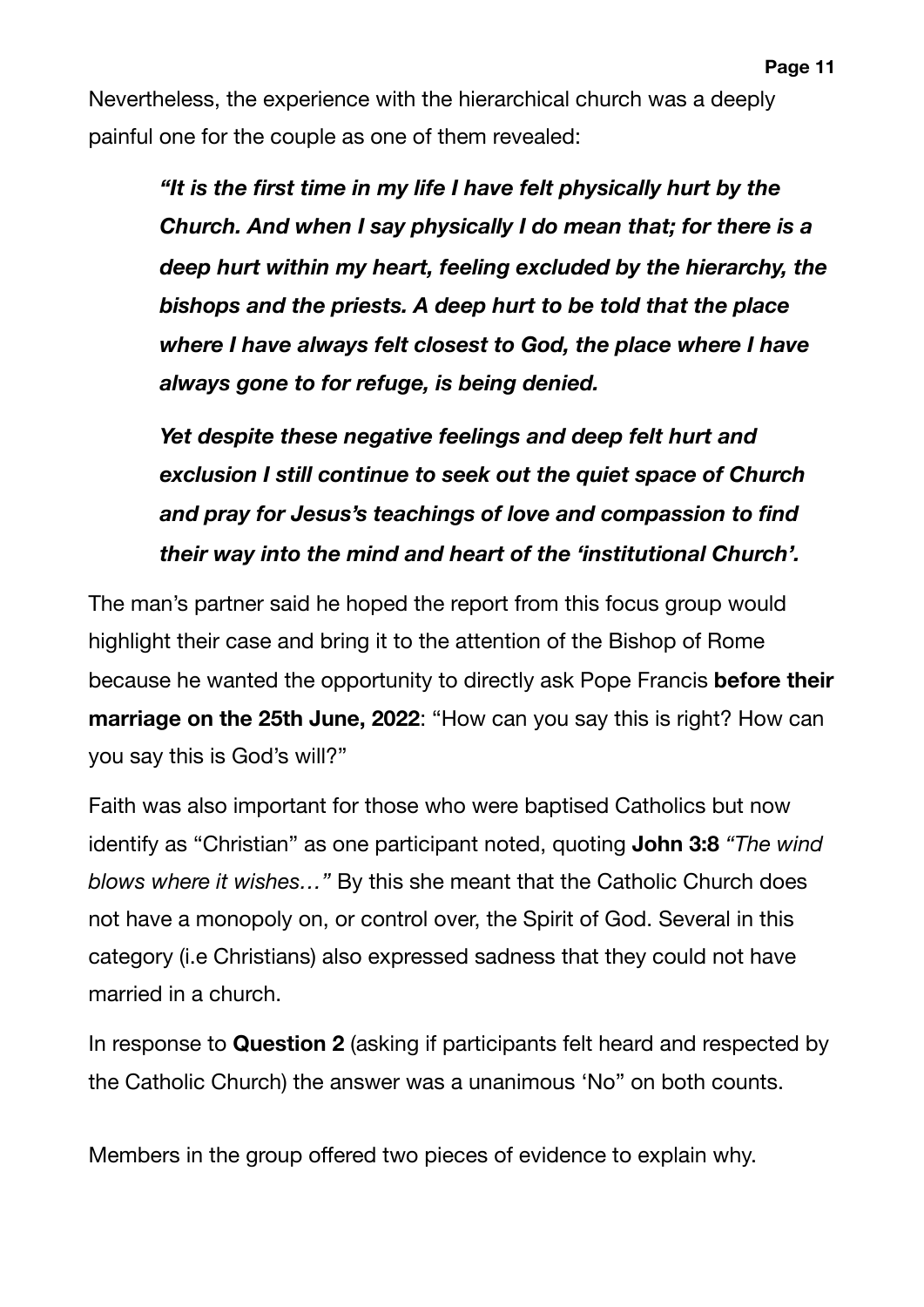- 1. They pointed to the church's claim that LGBT+ people were to be "treated with respect" as incompatible with the church's use of language about LGBT+ people, such as "intrinsically evil" or "disordered".
- 2. They pointed to the bishops new curriculum on sexuality in primary schools (i.e Flourish) which largely ignores homosexuality and is written EXCLUSIVELY through the prism of heterosexuality as another example of the church's disrespect to gay people (90% of primary schools and 50% of secondary schools fall under the patronage of the Catholic Church).

When answering **Question 2** some participants made a distinction between the institutional church and their local parish priest. They said they felt listened to and respected by individual priests, and on occasion felt sorry for them having to follow rules and teachings that they had no part in designing.

Others disagreed with this distinction saying that it was not possible to separate the institutional church from individual priests. Their view was that the failure by priests to challenge the teaching and rules of their church on LGBT+ issues meant they were essentially colluding with the homophobic structures and teachings of the church.

<span id="page-11-1"></span>They suggested that priests who were sympathetic, supportive and kind in private to LGBT+ people also had the choice to live the Gospel they preached and speak truth to power.<sup>[2](#page-11-0)</sup> They said they didn't want 'crumbs' of comfort from nice priests, they wanted justice.

<span id="page-11-0"></span><sup>&</sup>lt;sup>[2](#page-11-1)</sup> Catholic priests in Germany are already speaking truth to power. In January this year 125 priests, teachers and theologians took part in a mass "coming out" day of religious leaders to demand reform in the church on LGBT+ issues.

In May 2021, Catholic priests in Germany also organised a series of blessings of same-sex unions around the country in protest at the Vatican's statement two months earlier that "God does not and cannot bless sin".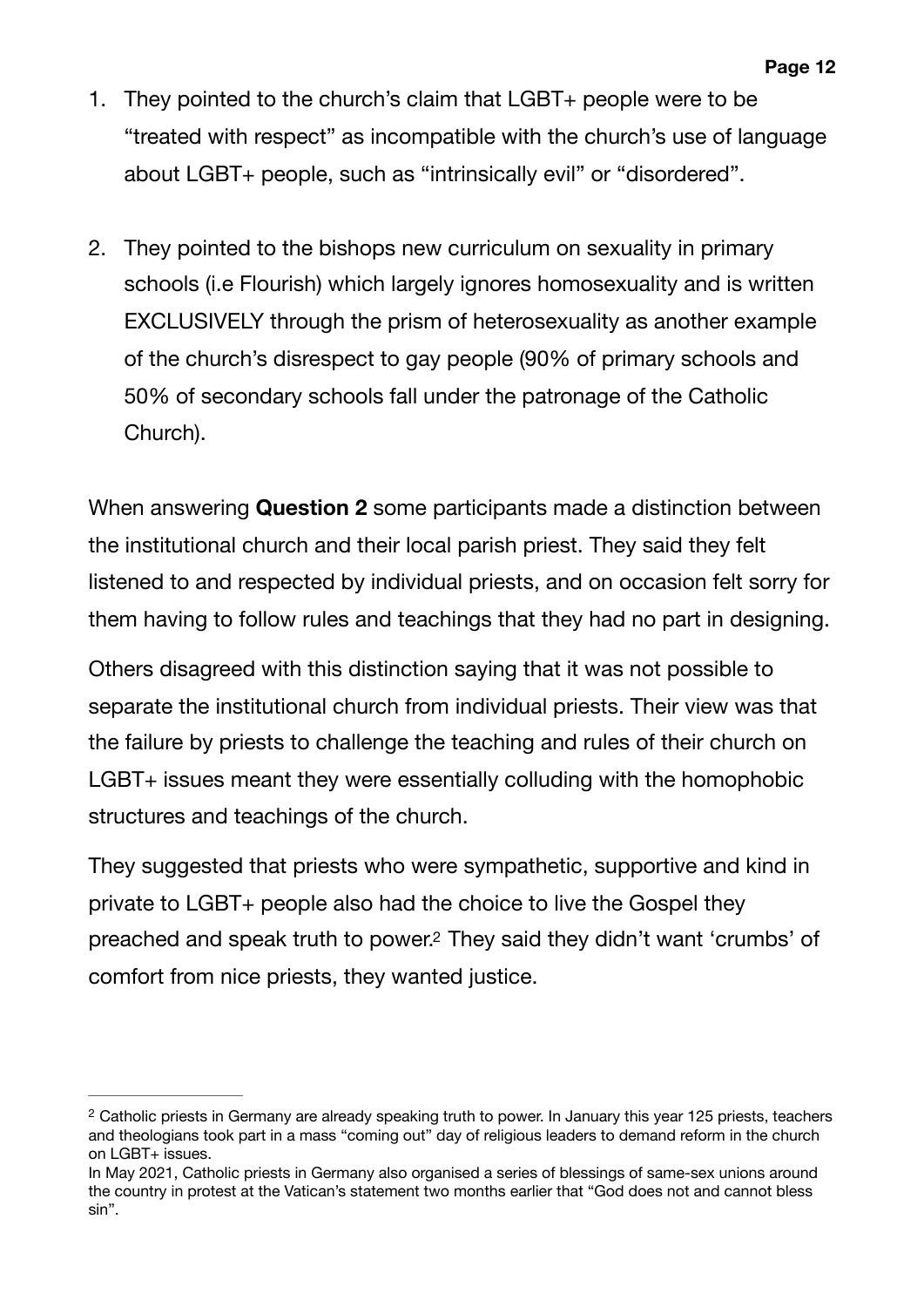#### **Bishop Kevin Doran.**

<span id="page-12-1"></span>The co[m](#page-12-0)ments made by Bishop Doran during the marriage referendum<sup>3</sup> in 2015 were raised by a number of participants. His letter to parishes strongly encouraging them to vote against the referendum caused huge hurt to gay people and their families throughout the diocese. A number of other comments he made to media at the time, including the suggestion that the circumstances of a child's rearing could cause their homosexuality, were also hurtful to families across the country.

While acknowledging and commending Bishop Doran for reaching out to LGBT+ people and setting up this focus group, participants believed it would be helpful, from the perspective of continuing the dialogue (between LGBT+ people and the institutional church), for the Bishop to apologise for the nature of his contribution to the marriage referendum.

<span id="page-12-0"></span>https://www.newwaysministry.org/2015/03/12/archbishops-correct-irish-bishops-insensitive- [3](#page-12-1) remarks-about-lesbian-gay-people/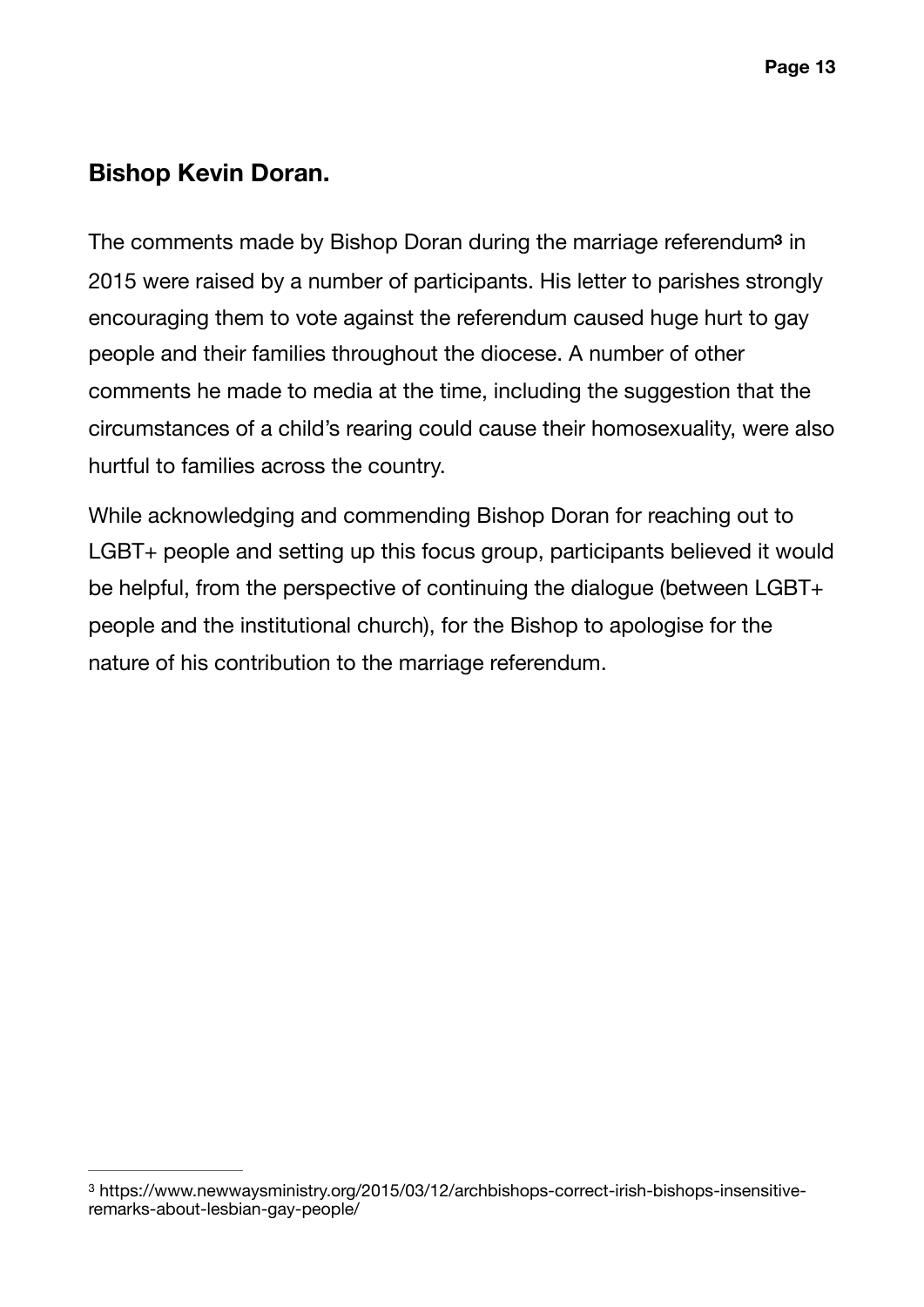### **Theme 3.**

### **Hypocrisy of the Catholic Church on LGBT+ issues:**

Quotes from testimonies of Focus Group Participants:

- *- "I went into a seminary because I had faith and because I couldn't have a sexual life. It was a convenient hiding place - this only became clear to me over time. After a while I realised there were lots of other gay men there too and some of them were very bitter people."*
- *- "My view on this is that the most homophobic people are people who are gay themselves but are really struggling with their own sexuality and they lash out and demonise homosexuality in general. I don't think it's a coincidence that every priest I know is gay and that there's so many gay people in the church and they're so intensely homophobic. If they were straight people they wouldn't be so obsessed about sexuality and homosexuality. They're calling gay people "intrinsically disordered"? That's an institution that's messed up from the inside."*
- *" Imagine how damaging it must be to be stuck in an organisation, knowing that that organisation holds the view that your sexuality is objectively disordered and if you fall in love with a member of your sex they regard that as intrinsically evil and it's your job to represent this view? How twisted is that?*

### **Synthesis of Theme 3:**

<span id="page-13-1"></span>The hypocrisy of the Catholic Church's position on homosexuality, given it ha[s](#page-13-0) a significant number of gay priests<sup>[4](#page-13-0)</sup> in its ranks, was described as "breathtaking" by one participant. It is the lie at the heart of the clerical church and in plain sight. It is also a lie that sustains the architecture of homophobia in society.

<span id="page-13-0"></span><sup>&</sup>lt;sup>[4](#page-13-1)</sup> As well as personal testimonies from members in the group, references were made to Fédéric Martel's book and his estimate that 80% of male clerics in the Vatican are gay. Frédéric Martel, *In The Closet of the Vatican. Power. Homosexuality. Hypocrisy. (Bloomsbury, 2019)*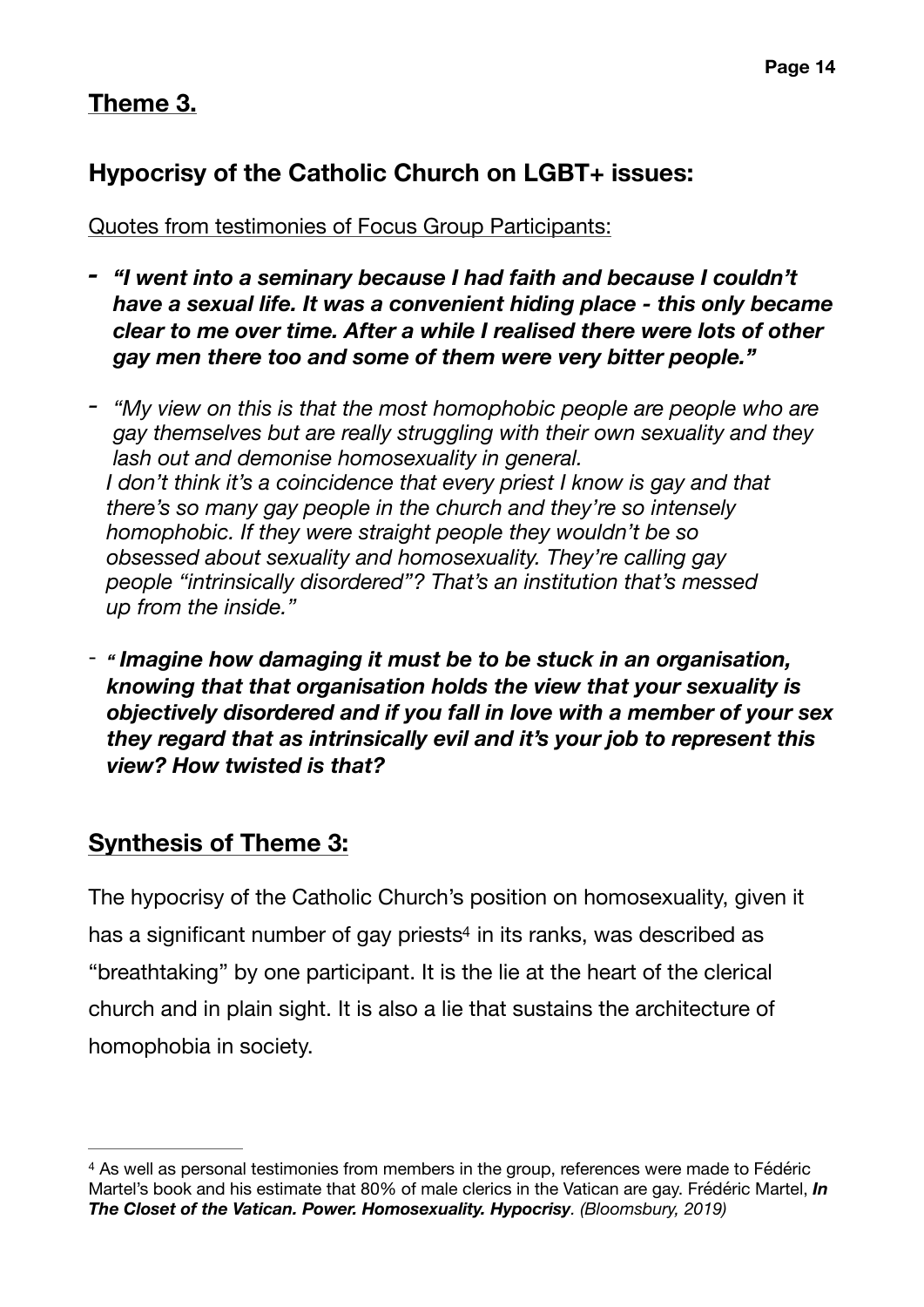The guilt and hurt the church imposed on gay people was all the more deeply wounding when it became widely known in lay society that the church itself for centuries had been recognised by priests as a sanctuary for homosexual men. This secrecy and hypocrisy is the most damaging aspect of the institutional church's teaching on sexuality, especially in its effect on the minds and hearts of young adolescents. It reinforces shame about homosexuality, encourages inauthentic living and further stigmatises LGBT+ lives.

This contradiction at the core of the church, an institution that purports to be a sign pointing to the truth, has to be addressed if it is to retain any integrity.

It is the view of the focus group that it can only be addressed by an honest reexamination of the church's understanding of human sexuality. The lived reality of peoples lives has revealed that human sexuality is more complex and diverse than the man/woman procreation model favoured by the hierarchical church. Loving relationships cannot be reduced solely to the procreative act of sex.

The focus group believes a review of church teaching is urgently required on human sexuality to reflect modern scientific, psychological and sociological research and the lived experience and relationships of people

Concern for the well-being and mental health of gay clergy and all gay people in religious life (whether in or out of the closet) was also expressed at the meeting.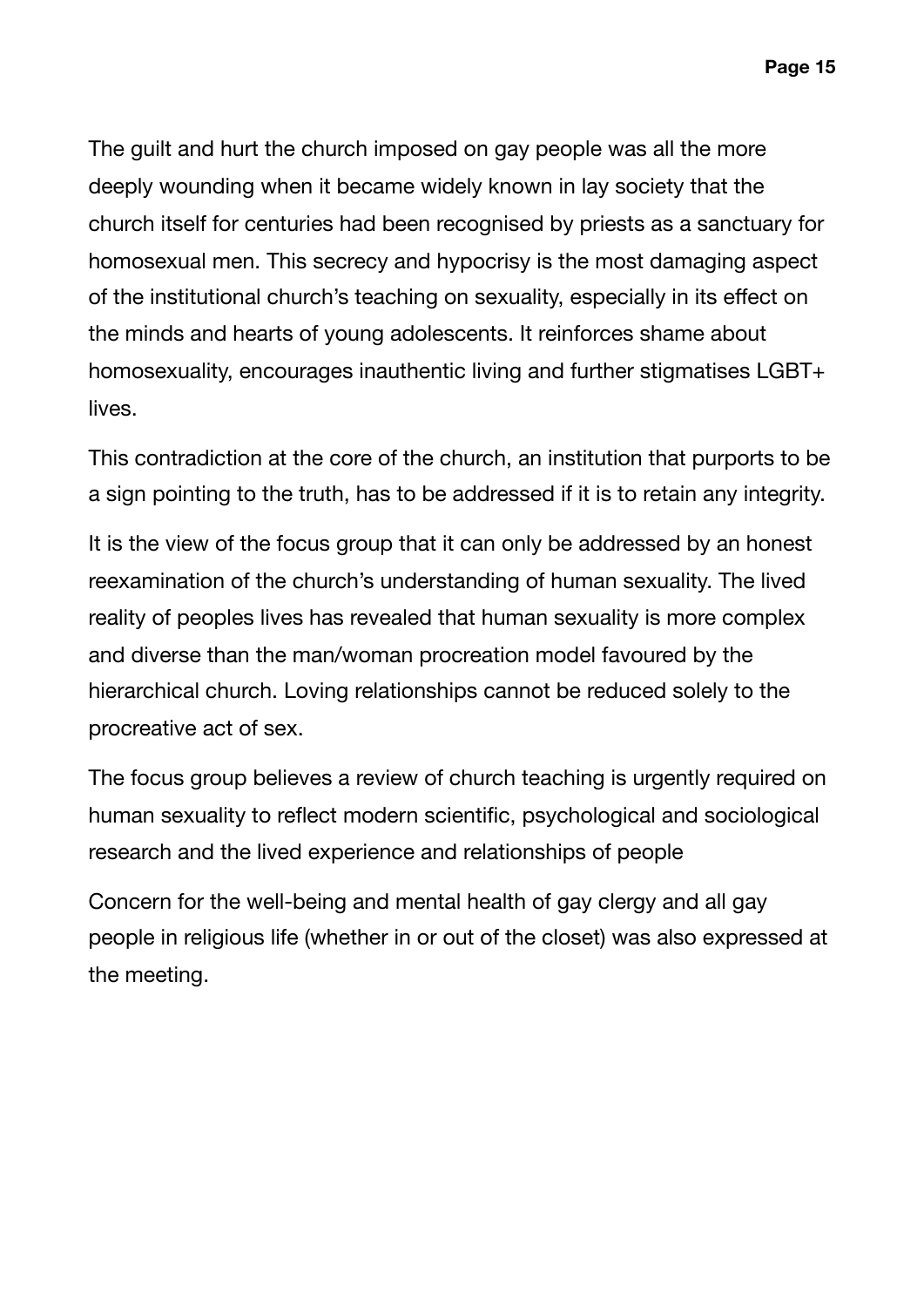### **Proposals for Changes in the Church:**

The final section of the focus group's discussion addressed **question three.** 

*Q 3. What changes in the church do you think are needed to make it a place where LGBTI+ Catholics can feel safe, respected and able to flourish as human persons in the world?* 

### **The Group Proposed Ten Actions…**

### **(1) An Apology.**

 That the Catholic hierarchical church apologises (from the top down; Pope, cardinals, bishops and priests) to LGBT+ people and their families for the harm, damage and pain they have caused them. This would go some way to helping LGBT+people feel respected.

#### **(2) Access to All Sacraments for LGBT+ people and all women.**

That LGBT+ people be given access to all seven sacraments, including marriage (and including holy orders for all women i.e. LGBTI+ and heterosexual)

#### **(3) Change the Church's teaching on homosexuality.**

<span id="page-15-1"></span>That the church reviews its teaching on homosexuality to reflect modern scientific, psychological and sociological research and the lived experience and relationships of people[.5](#page-15-0)

<span id="page-15-0"></span>See "*Christian Objections to Same-Sex Relationships: An Academic Assessment.*" Wijngaards [5](#page-15-1) Institute, May 2021. https://www.wijngaardsinstitute.com/wp-content/uploads/2020/08/ christian\_same\_sex\_relationships\_interim\_report.pdf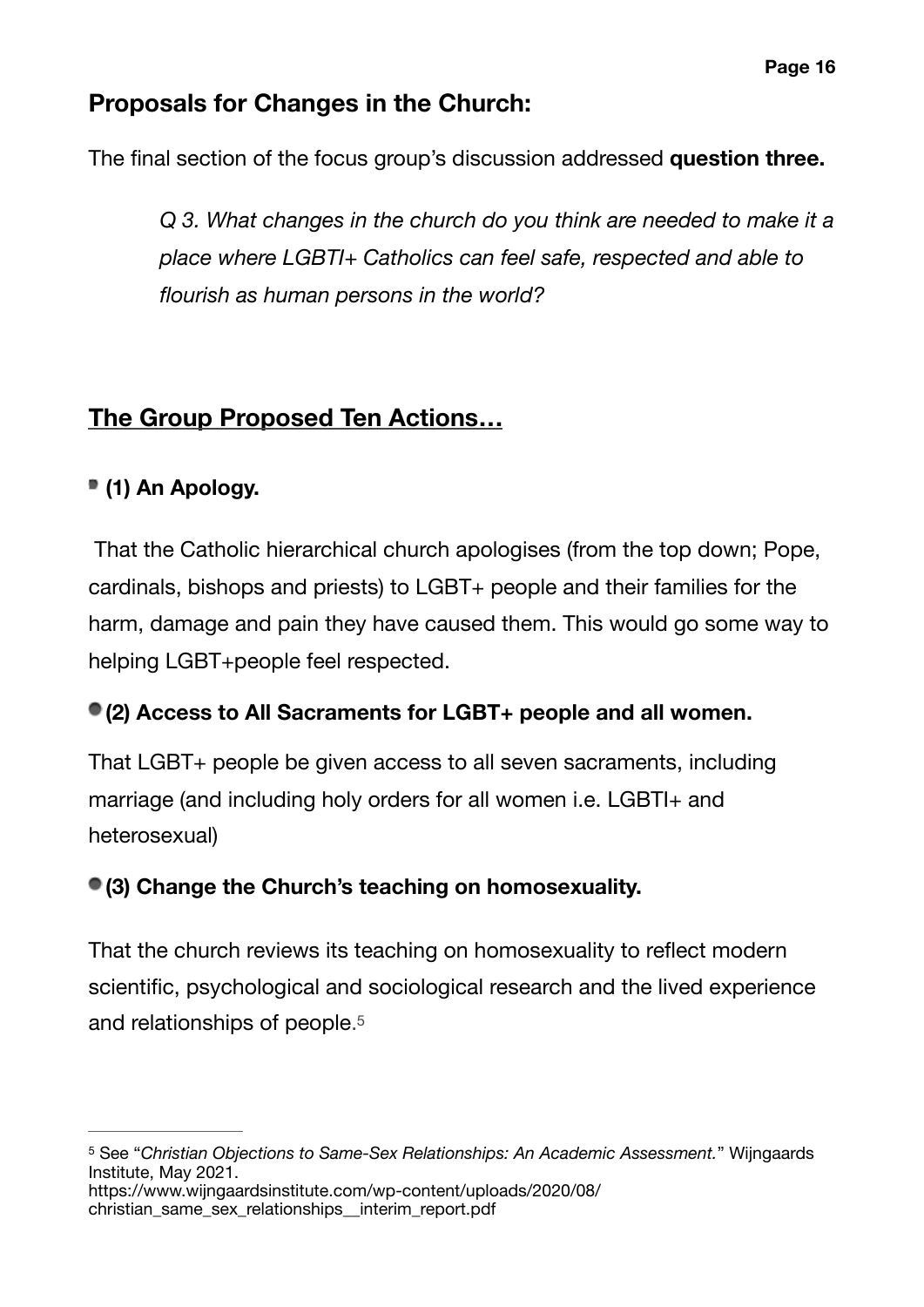#### **Page 17**

#### **(4) Remove Offensive Language.**

That the church abandons the language of "Intrinsically evil" and "objectively disordered" when referring to LGBT+ people and deletes these insulting words from its catechism and all official documents. There are no theologically valid reasons to justify the use of such language or any language that diminishes a person's humanity, especially when it is so harmful to the mental health of younger LGBT+ people.

#### **(5) Address the hypocrisy of the clerical Church on LGBT+ issues**

That the church addresses the hypocrisy of the clerical church on LGBT+ issues as outlined in **Theme 3**.

## **(6) Ordain women as priests and ensure their full equality in the Church**.

That the church moves to end the second class status of Catholic women and commits to affirming their full equality in the church. Misogyny is recognised as a root cause and driver of homophobia. Until the day that women are accorded full and equal status with men in the church, homophobia will remain a toxic force within it.

#### **(7) Conduct gender-bias audits throughout the institutional church**

That the church conducts gender-bias audits in dioceses across the world, including the Diocese of Elphin, to see how ecclesial communities compare with best practice and international standards.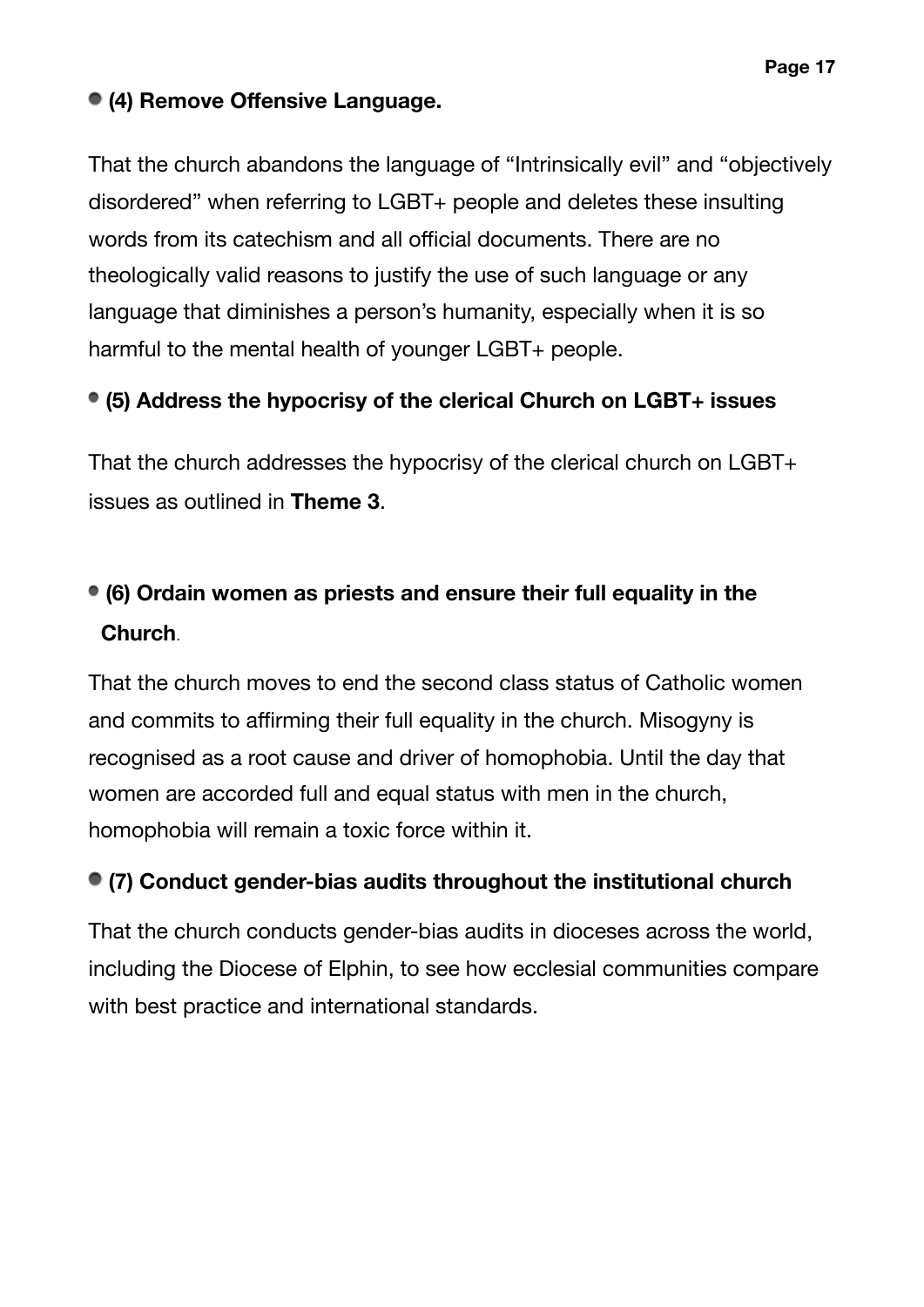#### **(8) Establish a Dicastery for Diversity and Inclusion in the Vatican.**

That the Catholic Church becomes a more healing presence in the world by living up to its 'catholicity' (i.e. universality/inclusiveness/wholeness) and evolves into a global leader of diversity whose structures, systems and processes are open and respectful to the full spectrum of humanity, in all its glorious multiplicity.

## **(9) Support and endorse the 'Safeguarding Principles' ratified by the Global Interfaith Commission on LGBT+Lives in March 2022.**

<span id="page-17-1"></span>That the Catholic Church takes immediate action to make itself a safe place for LGBT+ people by endorsing the Global Interfaith Commission's<sup>[6](#page-17-0)</sup> 'Safeguarding Principles' for LGBT+Lives. **(See appendix)** 

## **(10) Draw up a set of "Safeguarding Principles" to protect children of LGBT+ Parents who attend Catholic Schools.**

That the Catholic Church, as the single biggest provider of education in the country, charged with the care of young people from a range of backgrounds, draws up a set of safe-guarding guidelines on sex education that is respectful to children of same-sex unions and also to all children whatever their emerging sexuality.

<span id="page-17-0"></span>https://globalinterfaith.lgbt/ [6](#page-17-1)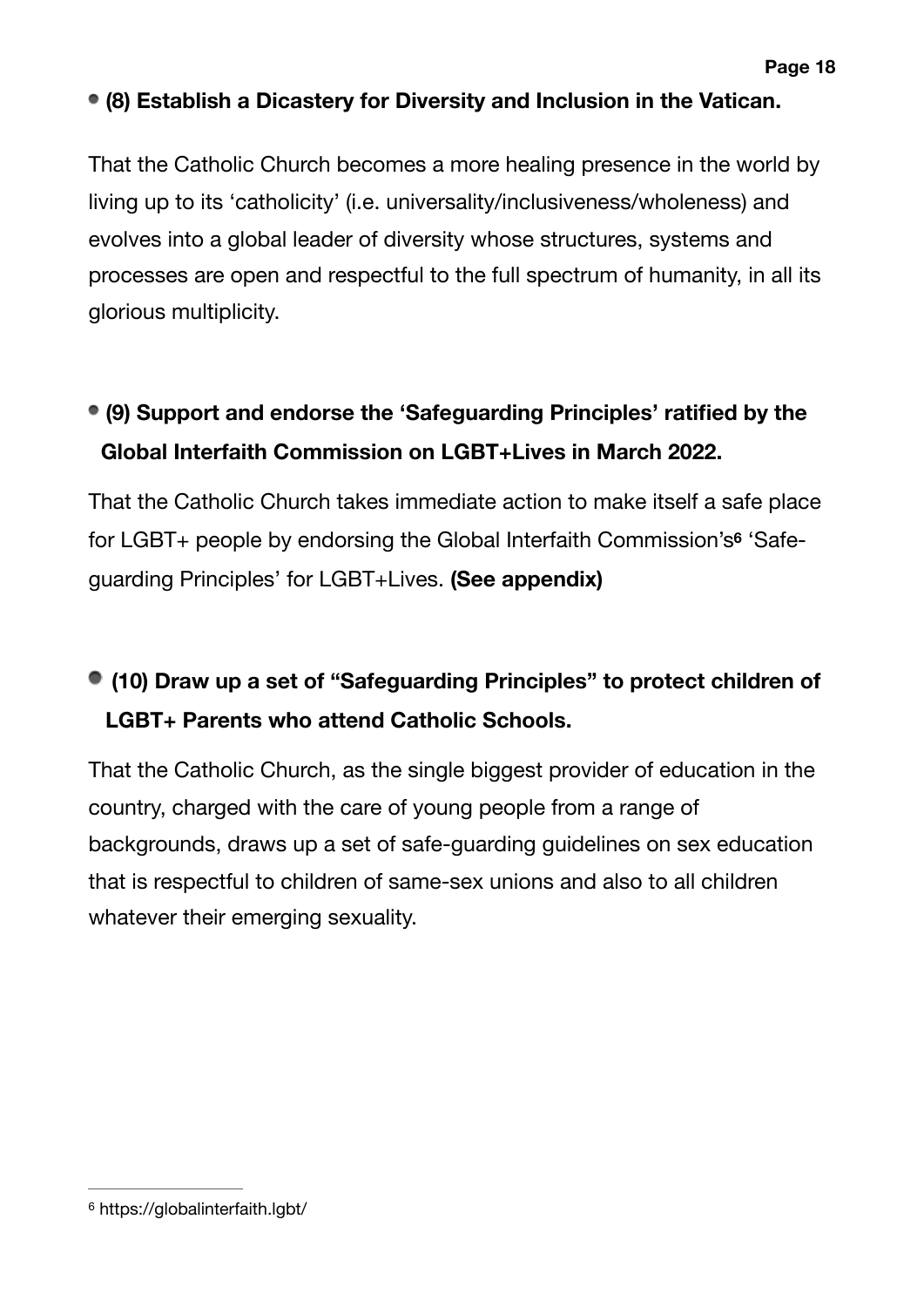## **Appendix:**



# Interfaith Commission on LGBT+ Lives

Valuing the sanctity of life with dignity of all **SAFEGUARDING PRINCIPLES March 2022** 

| 1. | <b>EMPOWERMENT</b>     | We believe all individuals are made in the<br>image of God (whom many call the Divine)<br>and should be free to express their sexuality<br>and/or gender identity within their faith<br>communities without fear or judgement                            |
|----|------------------------|----------------------------------------------------------------------------------------------------------------------------------------------------------------------------------------------------------------------------------------------------------|
| 2. | <b>PREVENTION</b>      | We believe that we have a duty of care<br>towards our LGBT+ members and so we<br>commit ourselves to listen to the experience<br>of LGBT+ people and to identify and<br>eradicate all harmful practices that inhibit<br>the flourishing of LGBT+ people. |
| 3. | <b>PROPORTIONALITY</b> | We recognise that for too long the rights of<br>LGBT+ members have often been ignored<br>and side-lined whilst the views of others<br>have been allowed to dominate, and so we<br>commit to ensuring that LGBT+ people are<br>given fair voice.          |
| 4. | <b>PROTECTION</b>      | We recognise that many LGBT+ people face<br>significant discrimination and hatred, and so<br>we commit to work to protect all LGBT+<br>people from harm, whether in religious or<br>secular contexts.                                                    |
| 5. | <b>PARTNERSHIP</b>     | We recognise that for too long LGBT+ people<br>have been excluded from decisions that<br>impact LGBT+ people's lives and so we<br>commit to always work in partnership -<br>especially to prevent, detect and report any<br>form of spiritual abuse.     |